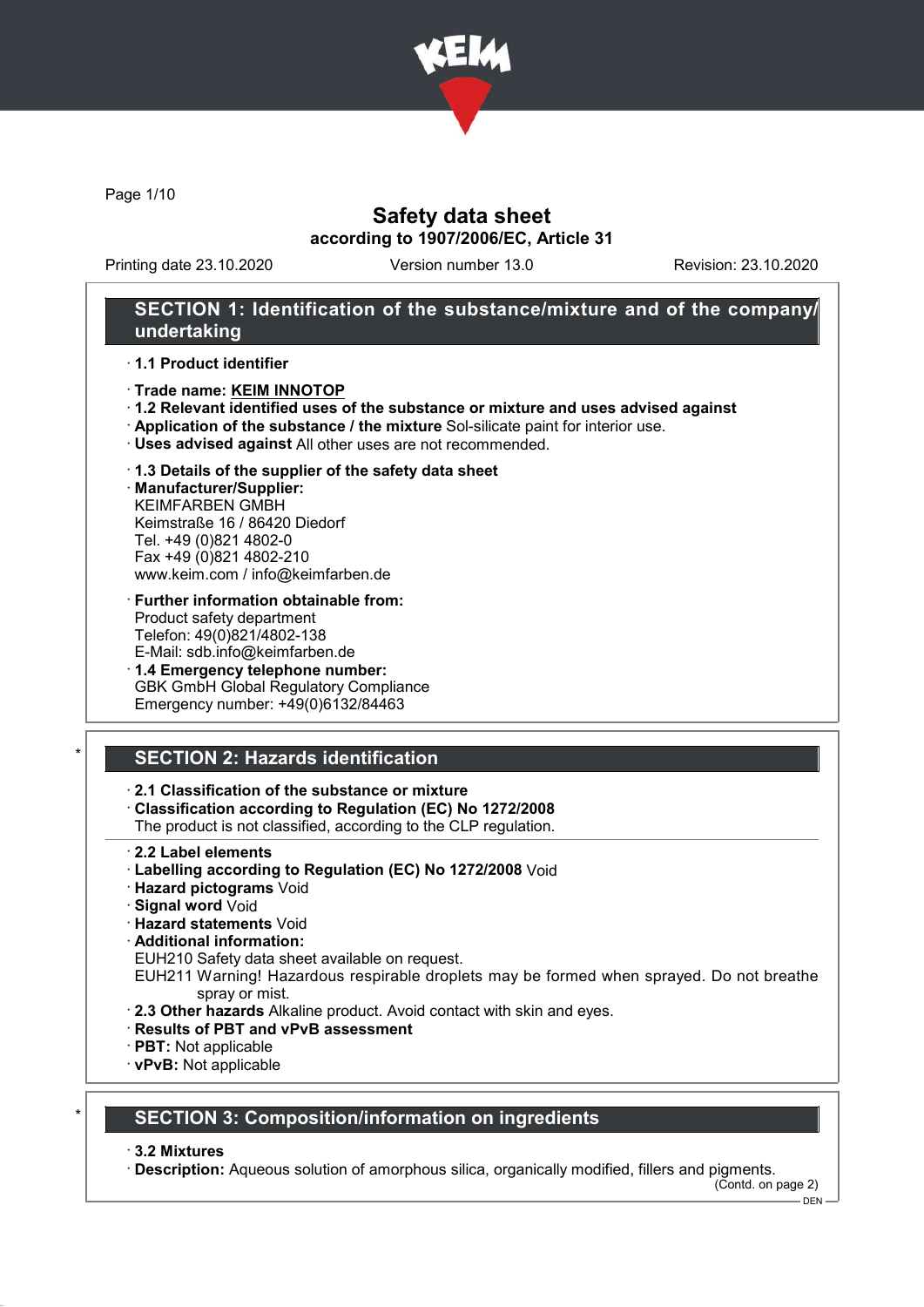

Page 2/10

# Safety data sheet according to 1907/2006/EC, Article 31

Printing date 23.10.2020 Version number 13.0 Revision: 23.10.2020

(Contd. of page 1)

#### Trade name: KEIM INNOTOP

### Dangerous components:

CAS: 13463-67-7 EINECS: 236-675-5 Index number: 022-006-00-2 Reg.nr.: 01-2119489379-17-0016 titanium dioxide [in powder form containing 1 % or 10-25% more of particles with aerodynamic diameter  $\leq 10 \text{ }\mu\text{m}$ ] **Carc. 2, H351** 

· Additional information: For the wording of the listed hazard phrases refer to section 16.

# SECTION 4: First aid measures

### · 4.1 Description of first aid measures · General information: No special measures required. When seeing the doctor we suggest to present this safety data sheet. · After inhalation: Supply fresh air; consult doctor in case of complaints. · After skin contact: Immediately wash with water and soap and rinse thoroughly. Do not use solvents or thinners. If skin irritation continues, consult a doctor. · After eye contact: Rinse opened eye for several minutes under running water. Then consult a doctor. · After swallowing: Rinse mouth and throat well with water. Do not induce vomiting; call for medical help immediately. · 4.2 Most important symptoms and effects, both acute and delayed No further relevant information available. · 4.3 Indication of any immediate medical attention and special treatment needed No further relevant information available.

# SECTION 5: Firefighting measures

- · 5.1 Extinguishing media
- · Suitable extinguishing agents:

Product itself does not burn. Co-ordinate fire-fighting measures to the fire surroundings.

- · 5.2 Special hazards arising from the substance or mixture
- No further relevant information available.
- · 5.3 Advice for firefighters
- · Specila protective equipment: Wear self-contained respiratory protective device.

· Additional information

Dispose of fire debris and contaminated fire fighting water in accordance with official regulations. In case of fire do not breathe smoke, fumes and vapours. Cool endangered receptacles with water spray.

(Contd. on page 3)

 $-$  DEN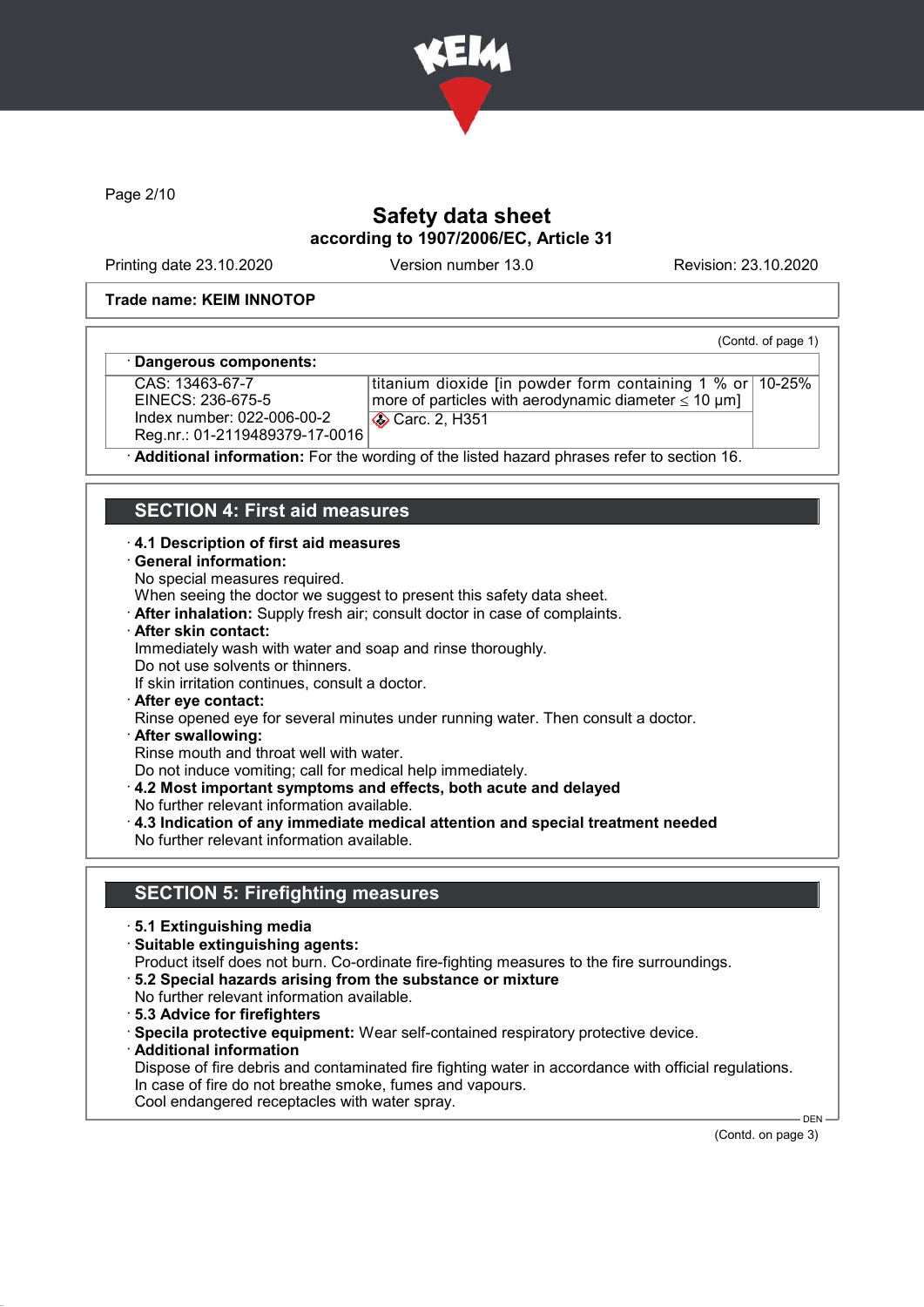

Page 3/10

# Safety data sheet according to 1907/2006/EC, Article 31

Printing date 23.10.2020 Version number 13.0 Revision: 23.10.2020

### Trade name: KEIM INNOTOP

(Contd. of page 2)

# SECTION 6: Accidental release measures

| $\cdot$ 6.1 Personal precautions, protective equipment and emergency procedures<br>Ensure adequate ventilation<br>Avoid contact with skin and eyes.<br>Particular danger of slipping on leaked/spilled product.<br>Respect the protection rules (see section 7 a. 8).<br>6.2 Environmental precautions:<br>Do not allow product to reach soil, sewage system or any water course.<br>Follow local governmental rules and regulations.<br>Dilute with plenty of water.<br>6.3 Methods and material for containment and cleaning up:<br>Absorb with liquid-binding material (sand, diatomite, acid binders, universal binders, sawdust).<br>Ensure adequate ventilation.<br>Dispose of the material collected according to regulations.<br>Clear contaminated areas thoroughly.<br>Flush rests with sufficient amount of water.<br>6.4 Reference to other sections<br>See Section 7 for information on safe handling.<br>See Section 8 for information on personal protection equipment.<br>See Section 13 for disposal information. |
|------------------------------------------------------------------------------------------------------------------------------------------------------------------------------------------------------------------------------------------------------------------------------------------------------------------------------------------------------------------------------------------------------------------------------------------------------------------------------------------------------------------------------------------------------------------------------------------------------------------------------------------------------------------------------------------------------------------------------------------------------------------------------------------------------------------------------------------------------------------------------------------------------------------------------------------------------------------------------------------------------------------------------------|
|                                                                                                                                                                                                                                                                                                                                                                                                                                                                                                                                                                                                                                                                                                                                                                                                                                                                                                                                                                                                                                    |
| <b>SECTION 7: Handling and storage</b>                                                                                                                                                                                                                                                                                                                                                                                                                                                                                                                                                                                                                                                                                                                                                                                                                                                                                                                                                                                             |
| · 7.1 Precautions for safe handling<br>Keep receptacles tightly sealed.<br>Avoid contact with skin and eyes.<br>Do not inhale aerosols.<br>Ensure good ventilation/exhaustion at the workplace.<br>See item 8 (8.2) for information about suitable protective equipment and technical precautions.<br>Respect the protection rules.<br>Information about fire - and explosion protection:<br>The product is not flammable.<br>No special measures required.                                                                                                                                                                                                                                                                                                                                                                                                                                                                                                                                                                        |
| .7.2 Conditions for safe storage, including any incompatibilities<br>· Storage:                                                                                                                                                                                                                                                                                                                                                                                                                                                                                                                                                                                                                                                                                                                                                                                                                                                                                                                                                    |
| Requirements to be met by storerooms and receptacles:<br>Keep in the original containers in a cool and dry place.<br>Store only in unopened original receptacles.<br>Information about storage in one common storage facility: Do not store together with acids.<br>Further information about storage conditions:<br>Store in a cool place.<br>Protect from frost.<br>Protect from heat and direct sunlight.<br>· Storage class: 12                                                                                                                                                                                                                                                                                                                                                                                                                                                                                                                                                                                                |
| (Contd. on page 4)                                                                                                                                                                                                                                                                                                                                                                                                                                                                                                                                                                                                                                                                                                                                                                                                                                                                                                                                                                                                                 |
| <b>DEN</b>                                                                                                                                                                                                                                                                                                                                                                                                                                                                                                                                                                                                                                                                                                                                                                                                                                                                                                                                                                                                                         |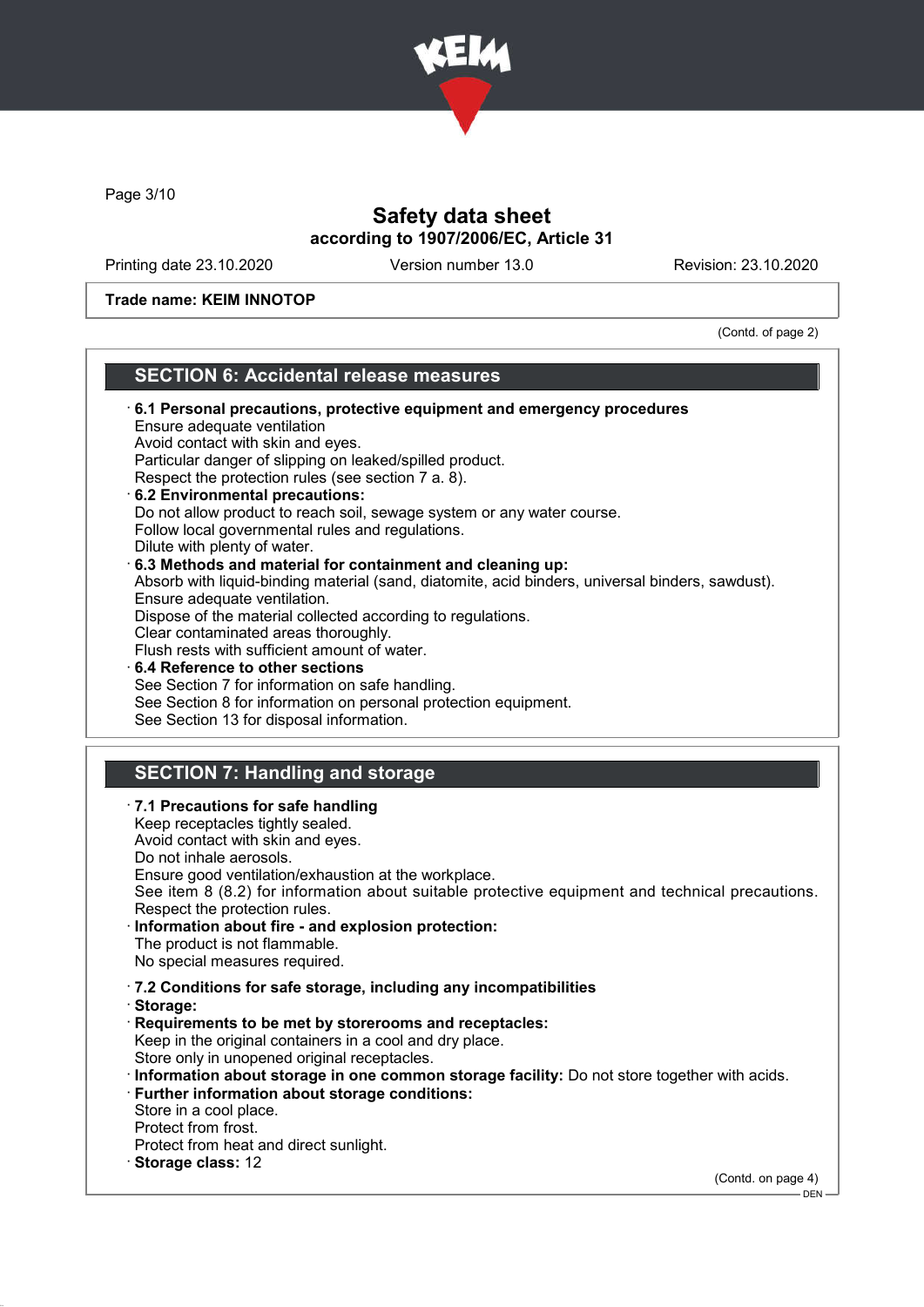

Page 4/10

## Safety data sheet according to 1907/2006/EC, Article 31

Printing date 23.10.2020 Version number 13.0 Revision: 23.10.2020

### Trade name: KEIM INNOTOP

(Contd. of page 3)

· 7.3 Specific end use(s) No further relevant information available.

|  | <b>SECTION 8: Exposure controls/personal protection</b> |
|--|---------------------------------------------------------|
|--|---------------------------------------------------------|

#### · 8.1 Control parameters

· Ingredients with limit values that require monitoring at the workplace:

13463-67-7 titanium dioxide [in powder form containing 1 % or more of particles with aerodynamic diameter  $\leq 10 \mu m$ ]

AGW (Germany) Long-term value: 1.25\* 10\*\* mg/m<sup>3</sup> 2(II);\*alveolengängig\*\*einatembar; AGS, DFG

14808-60-7 Quartz (SiO2)

MAK (Germany) alveolengängige Fraktion

· DNELs

13463-67-7 titanium dioxide [in powder form containing 1 % or more of particles with aerodynamic diameter ≤ 10 μm]

Inhalative Long-term - local effects  $10 \text{ mg/m}^3$  (not specified)

#### · PNECs

13463-67-7 titanium dioxide [in powder form containing 1 % or more of particles with aerodynamic diameter  $\leq 10 \mu m$ ]

| Aquatic compartment - freshwater                                              | 0.184 mg/l (freshwater)                   |
|-------------------------------------------------------------------------------|-------------------------------------------|
| Aquatic compartment - marine water                                            | 0.0184 mg/l (marine water)                |
| Aquatic compartment - water, intermittent releases 0.193 mg/l (invertebrates) |                                           |
| Aquatic compartment - sediment in freshwater                                  | 1,000 mg/kg sed dw (sediment fresh water) |
| Aquatic compartment - sediment in marine water                                | 100 mg/kg sed dw (sediment marine water)  |
| Terrestrial compartment - soil                                                | 100 mg/kg dw (soil)                       |
| Sewage treatment plant                                                        | 100 mg/l (sewage treatment plant)         |

· Additional information: The lists valid during the making were used as basis.

#### · 8.2 Exposure controls

- · Personal protective equipment:
- · General protective and hygienic measures: Avoid contact with the eyes and skin.
- Do not inhale aerosols.
- Wash hands before breaks and at the end of work.

Immediately remove all soiled and contaminated clothing.

Respiratory protection:

Use suitable respiratory protective device only when aerosol or mist is formed. Filter: P2

- · Protection of hands: Protective gloves
- · Material of gloves
- suitable material e.g.:
- Nitrile impregnated cotton-gloves
- Recommended thickness of the material:  $\geq 0.5$  mm
- Nitrile rubber, NBR

(Contd. on page 5)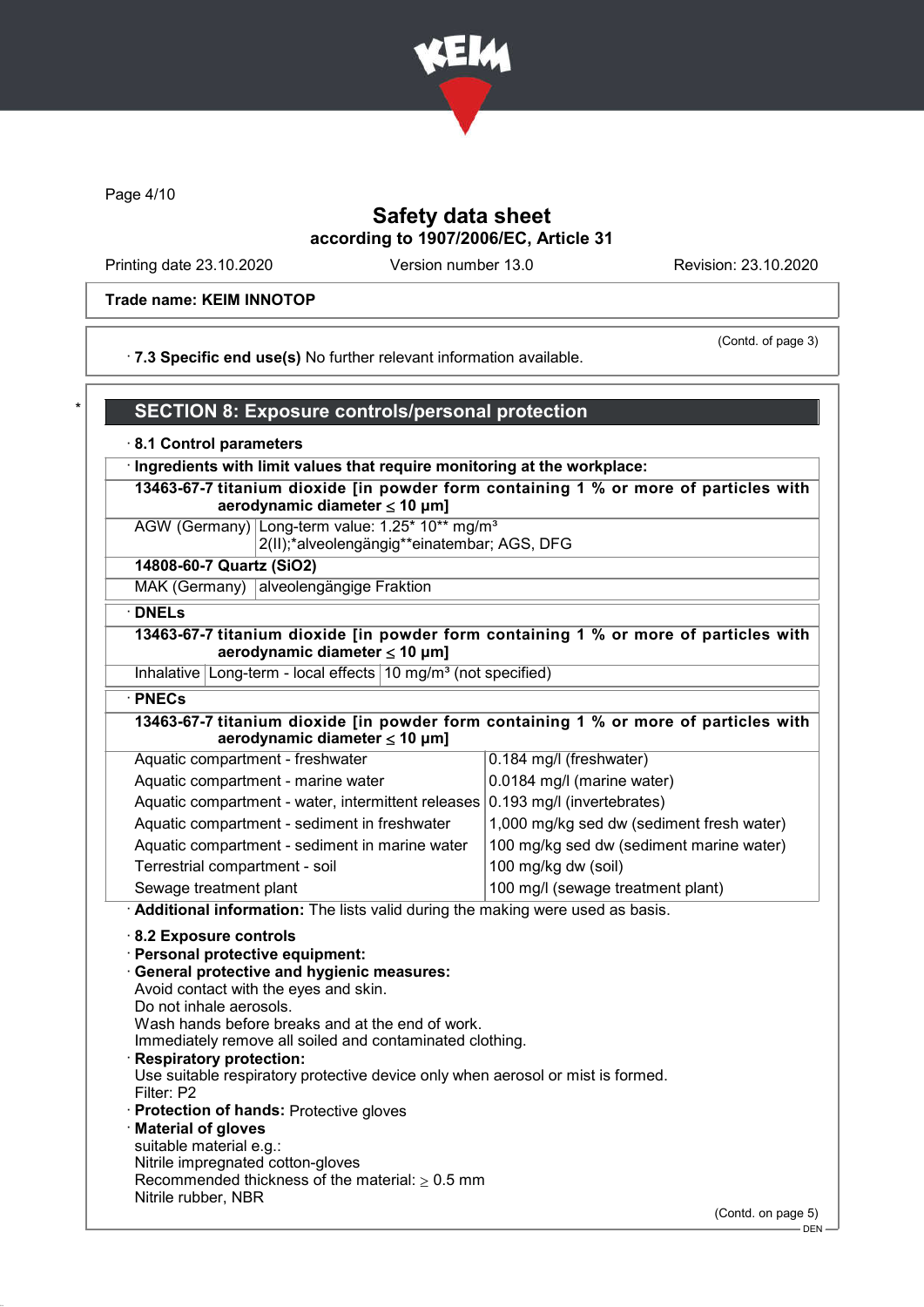

Page 5/10

# Safety data sheet according to 1907/2006/EC, Article 31

Printing date 23.10.2020 Version number 13.0 Revision: 23.10.2020

### Trade name: KEIM INNOTOP

|                                                                                                                                                                | (Contd. of page 4)                                                                                                                                                                                                                                                                                                 |  |
|----------------------------------------------------------------------------------------------------------------------------------------------------------------|--------------------------------------------------------------------------------------------------------------------------------------------------------------------------------------------------------------------------------------------------------------------------------------------------------------------|--|
| Recommended thickness of the material: $\geq 0.4$ mm<br>Butyl rubber, BR                                                                                       |                                                                                                                                                                                                                                                                                                                    |  |
| Recommended thickness of the material: $\geq 0.7$ mm                                                                                                           |                                                                                                                                                                                                                                                                                                                    |  |
| to be checked prior to the application.<br>Penetration time of glove material                                                                                  | The selection of the suitable gloves does not only depend on the material, but also on further marks<br>of quality and varies from manufacturer to manufacturer. As the product is a preparation of several<br>substances, the resistance of the glove material can not be calculated in advance and has therefore |  |
| Value for the permeation: level $\geq 6$ (480 min)<br>is recommended.                                                                                          | The determined penetration times according to EN 16523-1:2015 are not performed under practical<br>conditions. Therefore a maximum wearing time, which corresponds to 50% of the penetration time,                                                                                                                 |  |
| · Eye protection: Tightly sealed goggles                                                                                                                       |                                                                                                                                                                                                                                                                                                                    |  |
| · Body protection:                                                                                                                                             |                                                                                                                                                                                                                                                                                                                    |  |
| Protective work clothing<br>After contact with skin wash thoroughly with water and apply lotion.                                                               |                                                                                                                                                                                                                                                                                                                    |  |
|                                                                                                                                                                | · Limitation and supervision of exposure into the environment See Section 12 and 6.2                                                                                                                                                                                                                               |  |
|                                                                                                                                                                |                                                                                                                                                                                                                                                                                                                    |  |
| <b>SECTION 9: Physical and chemical properties</b><br>9.1 Information on basic physical and chemical properties                                                |                                                                                                                                                                                                                                                                                                                    |  |
| <b>General Information</b>                                                                                                                                     |                                                                                                                                                                                                                                                                                                                    |  |
|                                                                                                                                                                |                                                                                                                                                                                                                                                                                                                    |  |
|                                                                                                                                                                |                                                                                                                                                                                                                                                                                                                    |  |
| Form:                                                                                                                                                          | Pasty                                                                                                                                                                                                                                                                                                              |  |
| Colour:                                                                                                                                                        | Different, according to colouring.                                                                                                                                                                                                                                                                                 |  |
|                                                                                                                                                                | Odourless<br>Not determined                                                                                                                                                                                                                                                                                        |  |
| · Appearance:<br>· Odour:<br>· Odour threshold:<br>$\cdot$ pH-value at 20 $\degree$ C:                                                                         | $~11*$                                                                                                                                                                                                                                                                                                             |  |
| <b>Melting point/freezing point:</b><br>Initial boiling point and boiling range: >100 °C                                                                       | Not determined                                                                                                                                                                                                                                                                                                     |  |
|                                                                                                                                                                | Not applicable                                                                                                                                                                                                                                                                                                     |  |
|                                                                                                                                                                | Not applicable                                                                                                                                                                                                                                                                                                     |  |
|                                                                                                                                                                | Not determined                                                                                                                                                                                                                                                                                                     |  |
|                                                                                                                                                                | Not determined                                                                                                                                                                                                                                                                                                     |  |
| Change in condition<br>· Flash point:<br>· Flammability (solid, gas):<br>· Ignition temperature:<br>Decomposition temperature:<br>· Auto-ignition temperature: | Product is not selfigniting.                                                                                                                                                                                                                                                                                       |  |
| <b>Explosive properties:</b>                                                                                                                                   | Product does not present an explosion hazard.                                                                                                                                                                                                                                                                      |  |
| <b>Explosion limits:</b>                                                                                                                                       |                                                                                                                                                                                                                                                                                                                    |  |
| Lower:                                                                                                                                                         | Not applicable                                                                                                                                                                                                                                                                                                     |  |
| Upper:<br><b>Oxidising properties:</b>                                                                                                                         | Not applicable<br>Not applicable                                                                                                                                                                                                                                                                                   |  |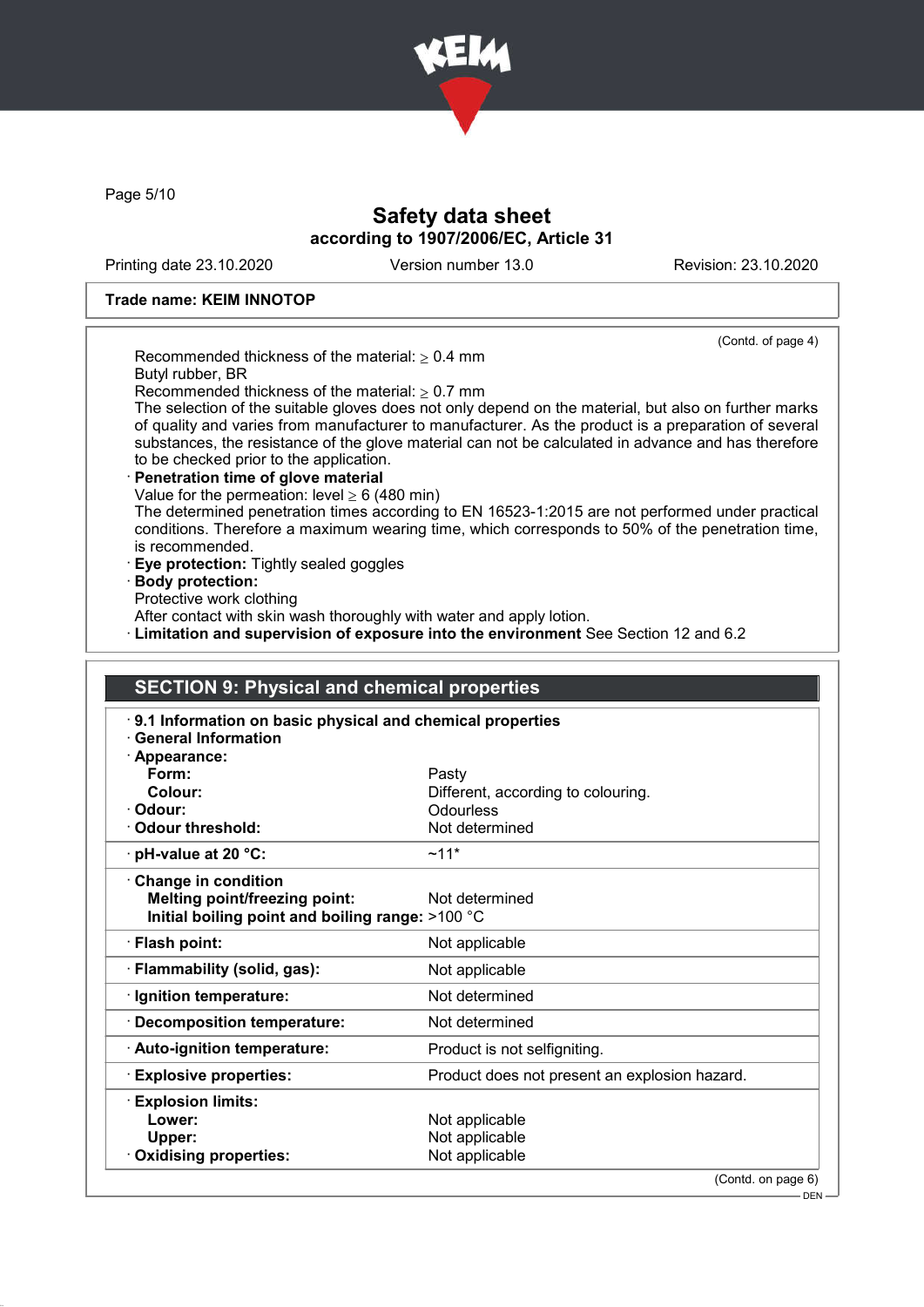

Page 6/10

# Safety data sheet according to 1907/2006/EC, Article 31

Printing date 23.10.2020 Version number 13.0 Revision: 23.10.2020

#### Trade name: KEIM INNOTOP

|                                           | (Contd. of page 5)                                                              |
|-------------------------------------------|---------------------------------------------------------------------------------|
| Vapour pressure at 20 °C:                 | $~23$ hPa                                                                       |
| · Density at 20 °C:                       | 1.4-1.7 $\frac{\text{m}}{\text{s}}$ g/cm <sup>3</sup>                           |
| · Relative density                        | Not determined                                                                  |
| · Vapour density                          | Not applicable.                                                                 |
| <b>Evaporation rate</b>                   | Not applicable.                                                                 |
| · Solubility in / Miscibility with        |                                                                                 |
| water:                                    | Fully miscible                                                                  |
| · Partition coefficient: n-octanol/water: | Not applicable                                                                  |
| · Viscosity:                              |                                                                                 |
| Dynamic at 20 °C:                         | 2100-2900* mPas                                                                 |
| Kinematic:                                | Not determined                                                                  |
| $\cdot$ 9.2 Other information             | * The values are for freshly produced material and may<br>change with the time. |

## SECTION 10: Stability and reactivity

· 10.1 Reactivity No further relevant information available.

- · 10.2 Chemical stability Stable under normal conditions of storage and use.
- · Thermal decomposition / conditions to be avoided:
- No decomposition if used according to specifications.
- · 10.3 Possibility of hazardous reactions No dangerous reactions known.
- · 10.4 Conditions to avoid No further relevant information available.
- · 10.5 Incompatible materials: Acids
- · 10.6 Hazardous decomposition products:

No hazardous decomposition products if stored and handled as prescribed.

## **SECTION 11: Toxicological information**

· 11.1 Information on toxicological effects

· Acute toxicity Based on available data, the classification criteria are not met.

### · LD/LC50 values relevant for classification:

| 13463-67-7 titanium dioxide [in powder form containing 1 % or more of particles with<br>aerodynamic diameter $\leq 10 \mu m$ ] |      |                                           |  |  |
|--------------------------------------------------------------------------------------------------------------------------------|------|-------------------------------------------|--|--|
| Oral                                                                                                                           | LD50 | >5,000 mg/kg (rat) (OECD 425)             |  |  |
| Dermal                                                                                                                         | LD50 | $ >$ 10,000 mg/kg (rabbit)                |  |  |
|                                                                                                                                |      | Inhalative $ LC50/4 h  > 6.82$ mg/l (rat) |  |  |

LOAEL  $\vert$  0.05 mg/l /730d (rat)

NOAEL 24,000 mg/kg /versch (rat)

### · Primary irritant effect:

· Skin corrosion/irritation Frequent persistent contact with the skin may cause skin irritation.

(Contd. on page 7)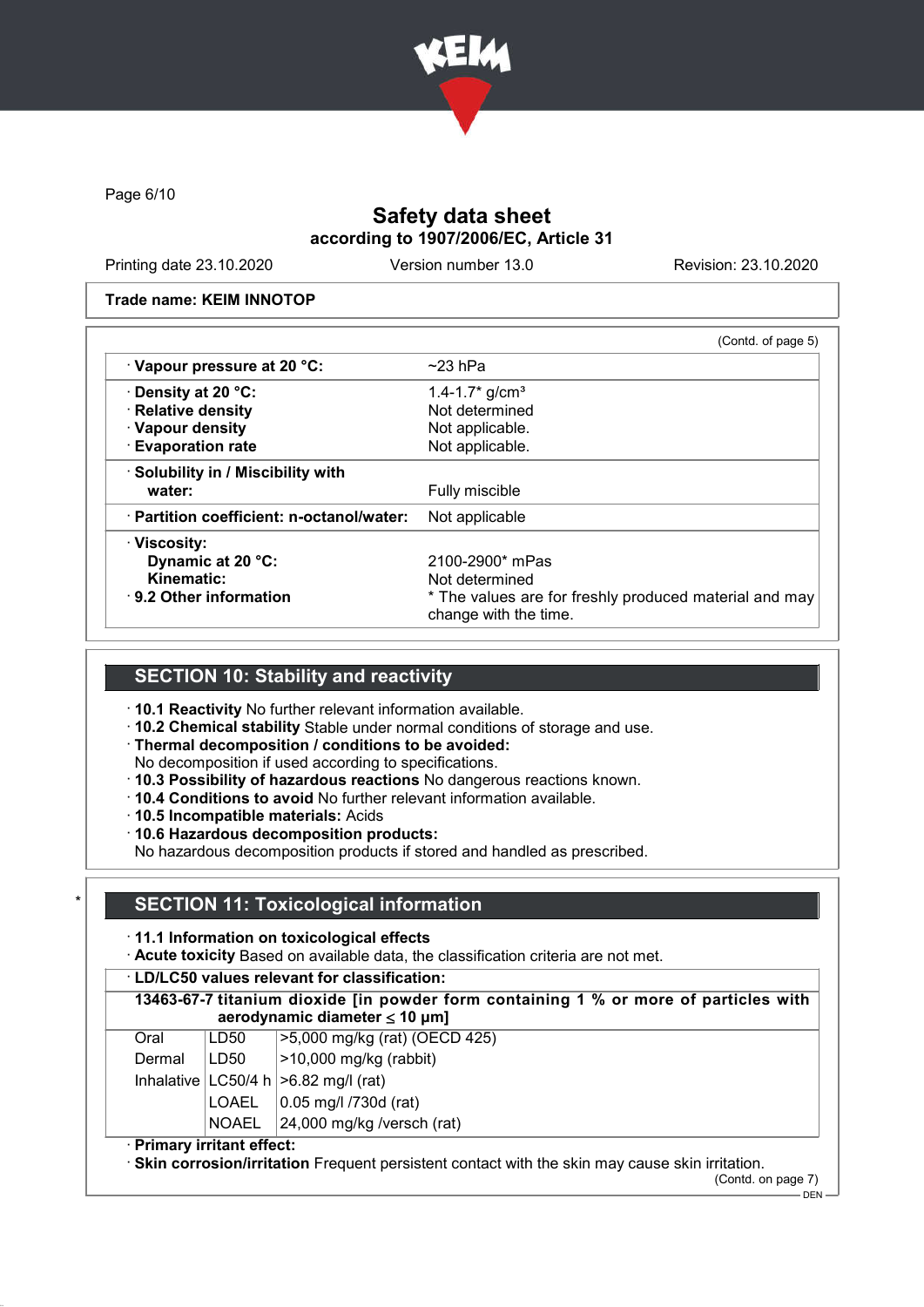

Page 7/10

## Safety data sheet according to 1907/2006/EC, Article 31

Printing date 23.10.2020 Version number 13.0 Revision: 23.10.2020

#### Trade name: KEIM INNOTOP

- (Contd. of page 6)
- · Serious eye damage/irritation In case of longer exposure, irritating effect is possible.
- · during inhalation: Irritant effect possible.
- · during swallowing: Irritant effect possible
- · Respiratory or skin sensitisation Based on available data, the classification criteria are not met.
- · Other information (about experimental toxicology):
- Experimental analysis are not available.

The product was not tested. The statements on toxicology have been derived from the properties of the individual components.

- · CMR effects (carcinogenity, mutagenicity and toxicity for reproduction) Not applicable
- · Germ cell mutagenicity Based on available data, the classification criteria are not met.
- · Carcinogenicity Based on available data, the classification criteria are not met.
- · Reproductive toxicity Based on available data, the classification criteria are not met.
- · STOT-single exposure Based on available data, the classification criteria are not met.
- · STOT-repeated exposure Based on available data, the classification criteria are not met.
- · Aspiration hazard Based on available data, the classification criteria are not met.

## **SECTION 12: Ecological information**

### · 12.1 Toxicity

#### Aquatic toxicity:

13463-67-7 titanium dioxide [in powder form containing 1 % or more of particles with aerodynamic diameter ≤ 10 μm]

EC 50/48h >100 mg/l (daphnia) (OECD 202)

- LC 50/96 h  $|>1,000$  mg/l (fish)
- ErC50 >100 mg/l /72h (algae)
- NOEL 5,600 mg/l /72h (algae)
- · 12.2 Persistence and degradability No further relevant information available.
- · 12.3 Bioaccumulative potential No further relevant information available.
- · 12.4 Mobility in soil No further relevant information available.
- · Additional ecological information:
- · AOX-indication:

Due to the substance of content which do not include organic jointed halogens, the product can not take influence on the AOX-load of the waste water.

### · According to the formulation contains the following heavy metals and compounds from the EU guideline NO. 2006/11/EC:

The product contains TiO2.

General notes:

At present there are no ecotoxicological assessments.

Do not allow product to reach ground water, water course or sewage system.

Water hazard class 1 (German Regulation) (Self-assessment): slightly hazardous for water

- · 12.5 Results of PBT and vPvB assessment
- · PBT: Not applicable

· vPvB: Not applicable

(Contd. on page 8)

 $-$  DEN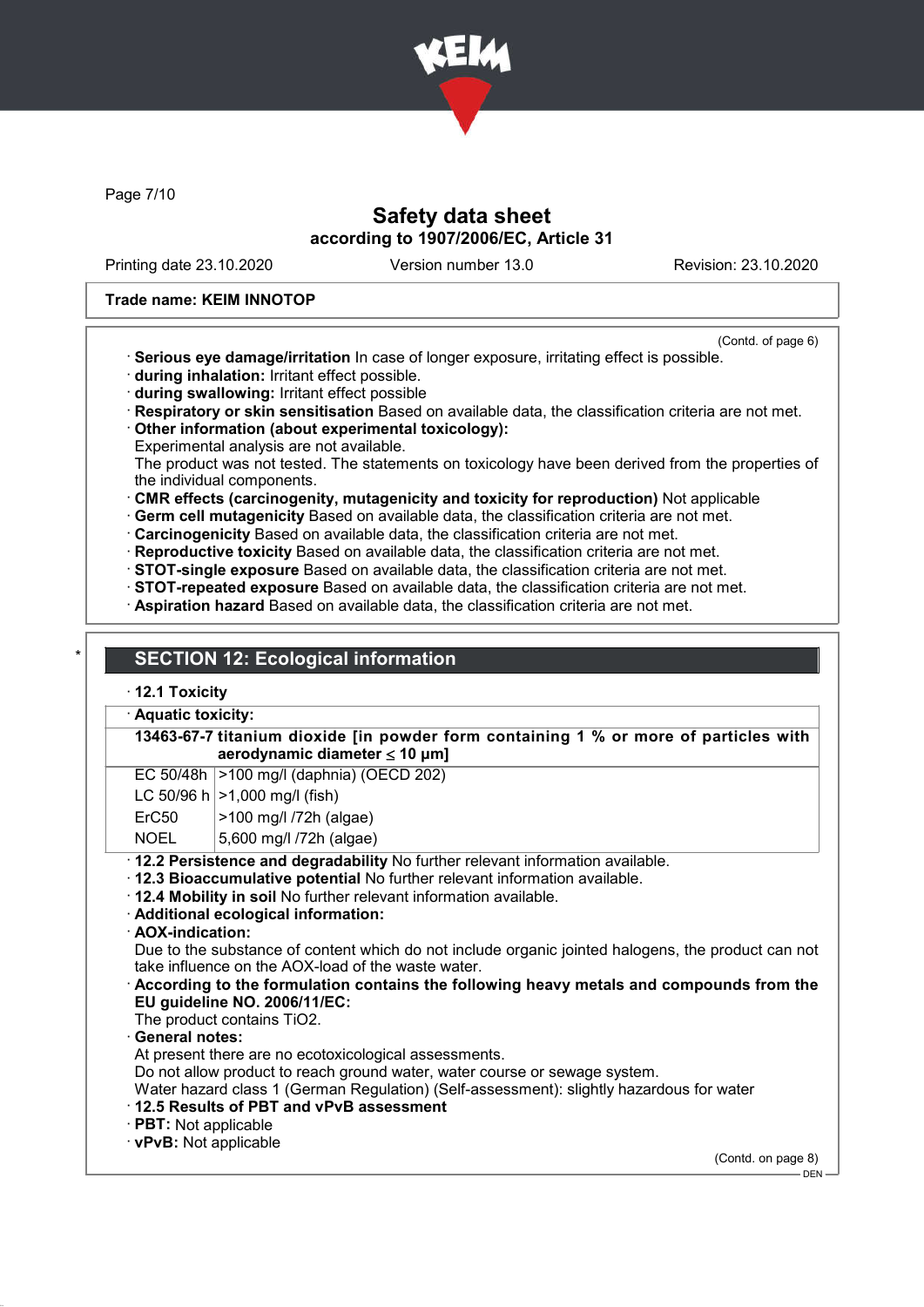

Page 8/10

# Safety data sheet according to 1907/2006/EC, Article 31

Printing date 23.10.2020 Version number 13.0 Revision: 23.10.2020

### Trade name: KEIM INNOTOP

### · 12.6 Other adverse effects No further relevant information available.

(Contd. of page 7)

## SECTION 13: Disposal considerations

#### · 13.1 Waste treatment methods

### **Recommendation**

Must not be disposed with household garbage. Do not allow product to reach sewage system. Disposal must be made according to official regulations.

## · European waste catalogue

08 01 12 waste paint and varnish other than those mentioned in 08 01 11

- · Uncleaned packaging:
- · Recommendation: Disposal must be made according to official regulations.
- · Recommended cleansing agents: Water, if necessary with cleansing agents.

| <b>SECTION 14: Transport information</b>                                   |                                                               |
|----------------------------------------------------------------------------|---------------------------------------------------------------|
| $\cdot$ 14.1 UN-Number<br>· ADR, IMDG, IATA                                | Void                                                          |
| 14.2 UN proper shipping name<br>· ADR, IMDG, IATA                          | Void                                                          |
| 14.3 Transport hazard class(es)                                            |                                                               |
| · ADR, IMDG, IATA<br>· Class                                               | Void                                                          |
| ⋅ 14.4 Packing group<br>· ADR, IMDG, IATA                                  | Void                                                          |
| 14.5 Environmental hazards:<br>$\cdot$ Marine pollutant:                   | No                                                            |
| 14.6 Special precautions for user                                          | Not applicable                                                |
| 14.7 Transport in bulk according to Annex II<br>of Marpol and the IBC Code | Not applicable                                                |
| · Transport/Additional information:                                        | No dangerous good in sense of these transport<br>regulations. |
| · UN "Model Regulation":                                                   | Void                                                          |

(Contd. on page 9)

DEN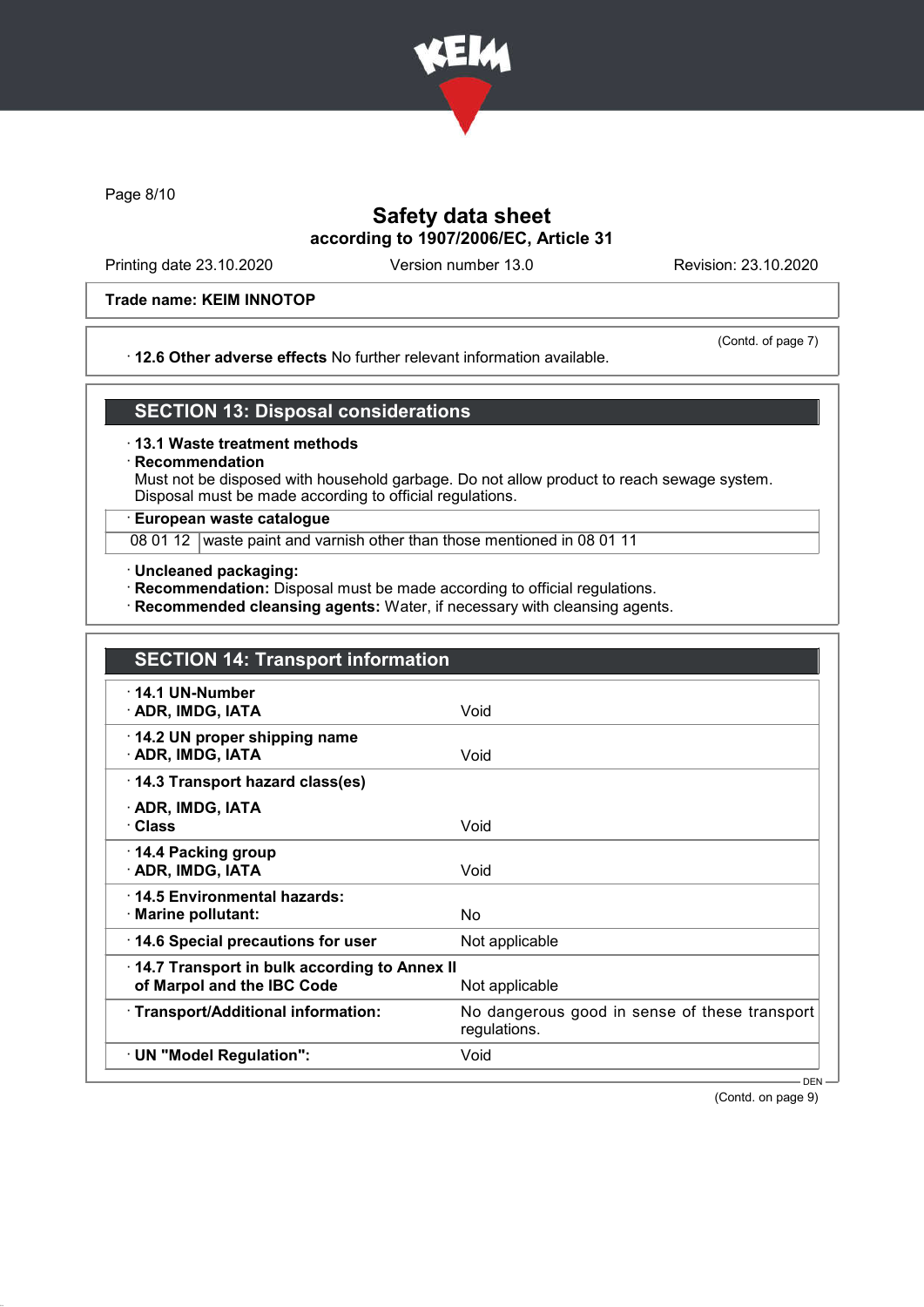

Page 9/10

## Safety data sheet according to 1907/2006/EC, Article 31

Printing date 23.10.2020 Version number 13.0 Revision: 23.10.2020

#### Trade name: KEIM INNOTOP

(Contd. of page 8)

## SECTION 15: Regulatory information

- · 15.1 Safety, health and environmental regulations/legislation specific for the substance or mixture
- · Labelling according to Regulation (EC) No 1272/2008 For information on labelling please refer to section 2 of this document.
- · Directive 2012/18/EU
- · Named dangerous substances ANNEX I None of the ingredients is listed.
- · DIRECTIVE 2011/65/EU on the restriction of the use of certain hazardous substances in electrical and electronic equipment – Annex II
- None of the ingredients is listed.

#### · National regulations:

- · Waterhazard class: Water hazard class 1 (Self-assessment): slightly hazardous for water.
- · Other regulations, limitations and prohibitive regulations
- · Substances of very high concern (SVHC) according to REACH, Article 57 Not applicable
- · Product-Code/Giscode: BSW10
- · 15.2 Chemical safety assessment: A Chemical Safety Assessment has not been carried out.

# SECTION 16: Other information

This information is based on our present knowledge. However, this shall not constitute a guarantee for any specific product features and shall not establish a legally valid contractual relationship.

#### **Relevant phrases**

H351 Suspected of causing cancer. Route of exposure: Inhalation.

- · Department issuing SDS: KEIMFARBEN Germany, Product safety department
- Abbreviations and acronyms:

ADR: Accord européen sur le transport des marchandises dangereuses par Route (European Agreement concerning the International Carriage of Dangerous Goods by Road) IMDG: International Maritime Code for Dangerous Goods IATA: International Air Transport Association GHS: Globally Harmonised System of Classification and Labelling of Chemicals EINECS: European Inventory of Existing Commercial Chemical Substances ELINCS: European List of Notified Chemical Substances CAS: Chemical Abstracts Service (division of the American Chemical Society) TRGS: Technische Regeln für Gefahrstoffe (Technical Rules for Dangerous Substances, BAuA, Germany) DNEL: Derived No-Effect Level (REACH) PNEC: Predicted No-Effect Concentration (REACH) LC50: Lethal concentration, 50 percent LD50: Lethal dose, 50 percent PBT: Persistent, Bioaccumulative and Toxic SVHC: Substances of Very High Concern vPvB: very Persistent and very Bioaccumulative AGW: Arbeitsplatzgrenzwert (Germany) EC10: Effective concentration at 10% mortality rate. EC50: Half maximal effective concentration. LC10: Lethal concentration at 10% mortality rate. NOEC: No observed effect concentration. REACH: Registration, Evaluation and Authorisation of Chemicals (Regulation (EC) No.1907/2006)

(Contd. on page 10)